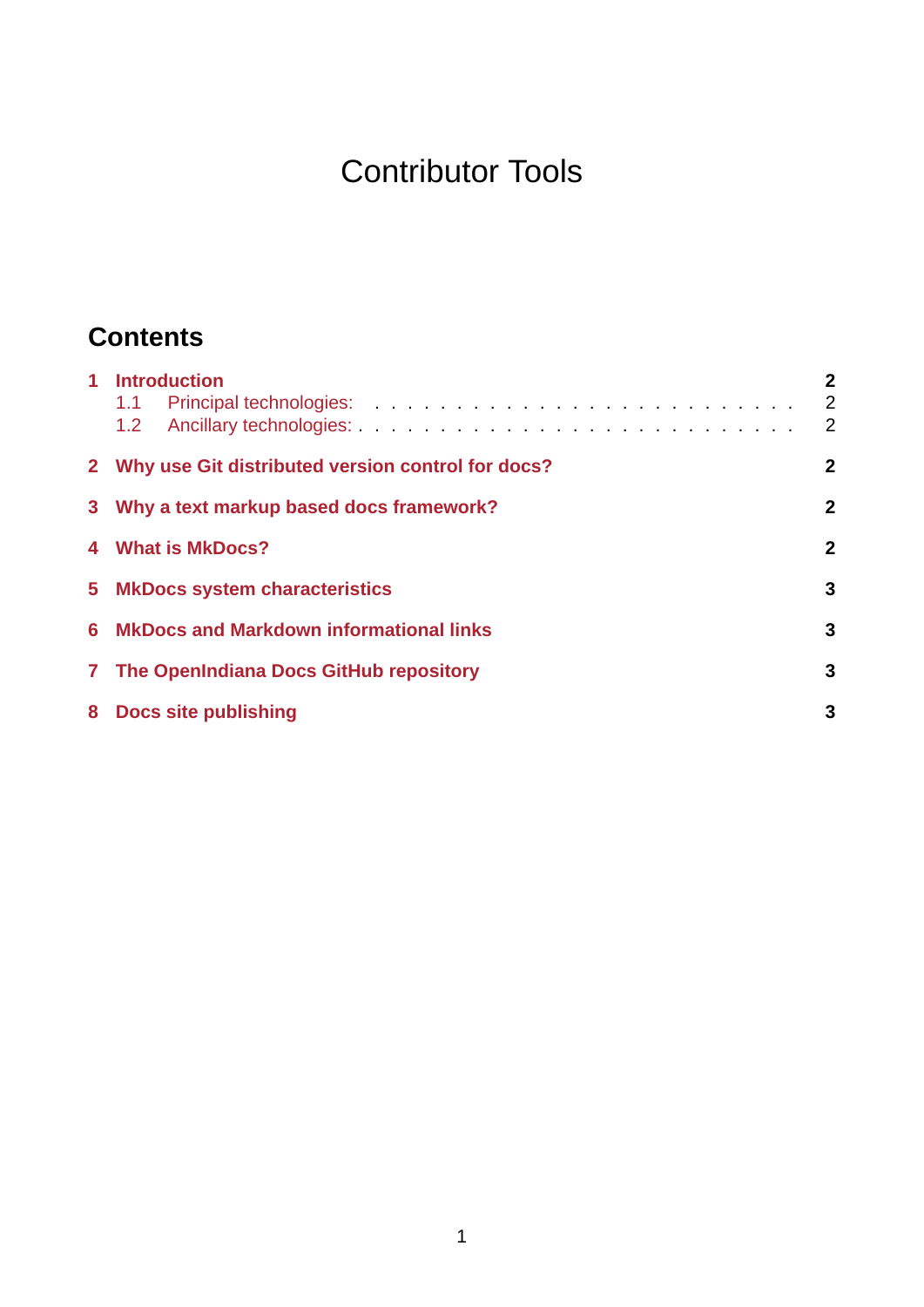### <span id="page-1-0"></span>**1 Introduction**

The OpenIndiana Docs website uses 2 principal technologies and several ancillary technologies:

#### <span id="page-1-1"></span>**1.1 Principal technologies:**

- The MkDocs content authoring framework.
- The Markdown text markup language.

Both technologies leverage the Python programming language.

#### <span id="page-1-2"></span>**1.2 Ancillary technologies:**

- GitHub Git repository hosting
- GitHub Pages Website publishing from a GitHub repository
- GitHub Actions Continuous Integration toolset
- Git Distributed version control

### <span id="page-1-3"></span>**2 Why use Git distributed version control for docs?**

- Integrity You can roll back to previous versions
- Mobility You can edit docs anywhere, no Internet connection required
- Consistency Docs are treated just like code

# <span id="page-1-4"></span>**3 Why a text markup based docs framework?**

The primary advantage of using a text markup language is:

- Readability
- Flexibility

The raw code for your authored content is simple plain text. No need for special tools such as WYSIWYG XML editors, etc.

# <span id="page-1-5"></span>**4 What is MkDocs?**

MkDocs is a modern, flexible, and feature rich content authoring framework and static website generator. The python based MkDocs framework publishes content as HTML5. In conjunction with the MkDocs-Pandoc module, content may also be published in the PDF and EPUB formats.

Unlike a CMS system where you are restricted to the confines of an integral editor, the OpenIndiana Docs website has no such restriction. Here content is authored using a simple text based markup. Because you are working with plain text files, content may be authored using Atom, EMACS, Gedit, Nano, VIM, or any other text editor. The choice is yours; Use your favorite editor.